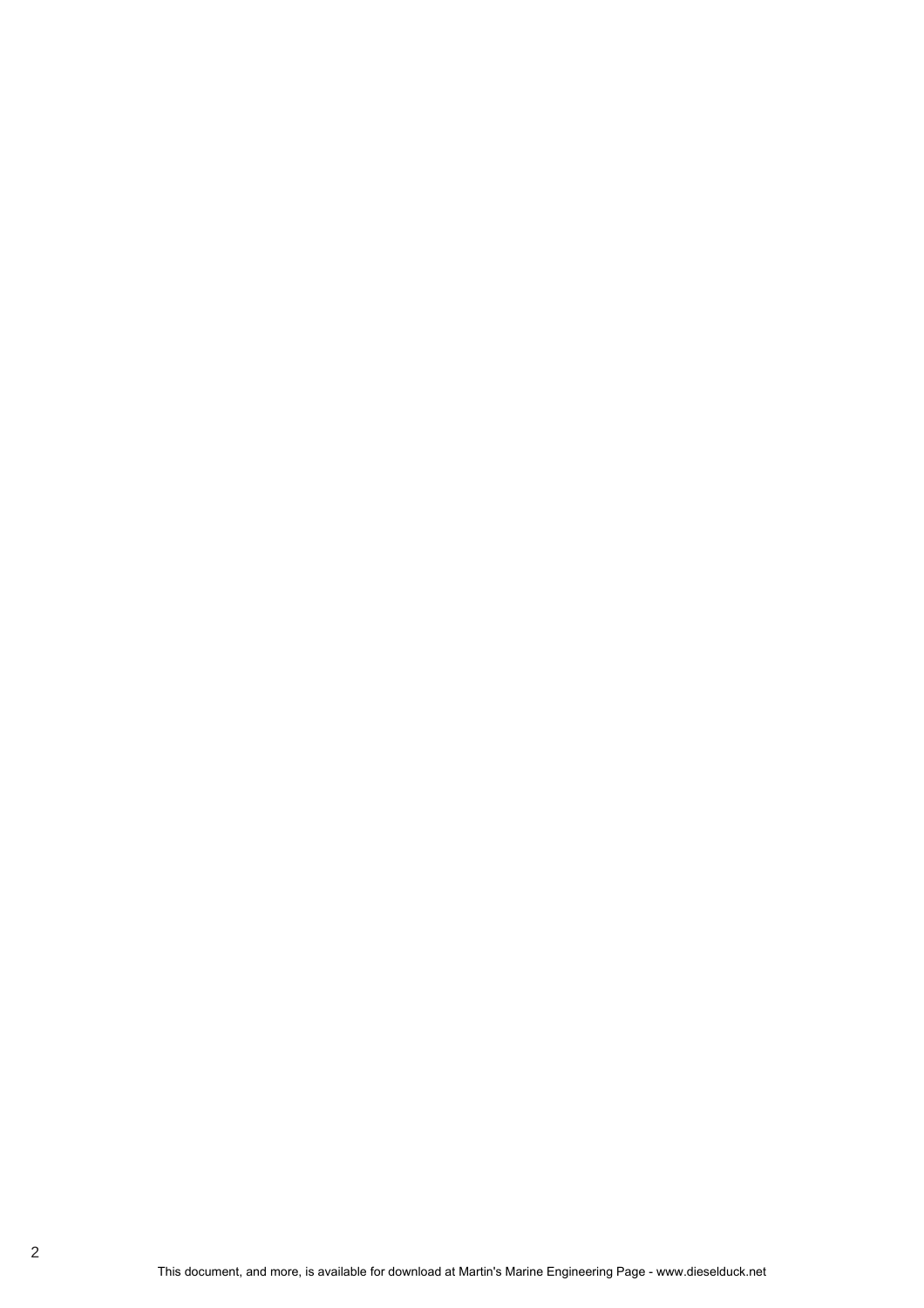# <span id="page-2-0"></span>**Introduction**

The purpose of this manual is to act as a guide line in the project planning of the MAN B&W propeller equipment.

The manual gives a description of the basic design principles of the MAN B&W controllable pitch (CP) propeller equipment. It contains dimensional sketches, thereby making it possible to work out shaft line and engine room arrangement drawings. Furthermore, a guide line in some of the basic layout criteria is given.

Our design department is available with assistance concerning speed and bollard pull prognoses, determining power requirements from the propeller, as well as advice on more specific questions concerning installation and modes of operation.

All our product range is constantly under review, being developed and improved as needs and conditions dictate.

We therefore reserve the right to make changes to the technical specification and data without prior notice.

In connection with the propeller equipment the Alphatronic Control System can be used. Special literature concerning this field can be forwarded on request.

# **Propeller designation**

VB 640



Diameter of propeller hub CP propeller with hydraulic servo motor in gearbox

VBS 1080



Diameter of propeller hub CP propeller with hydraulic servo motor in hub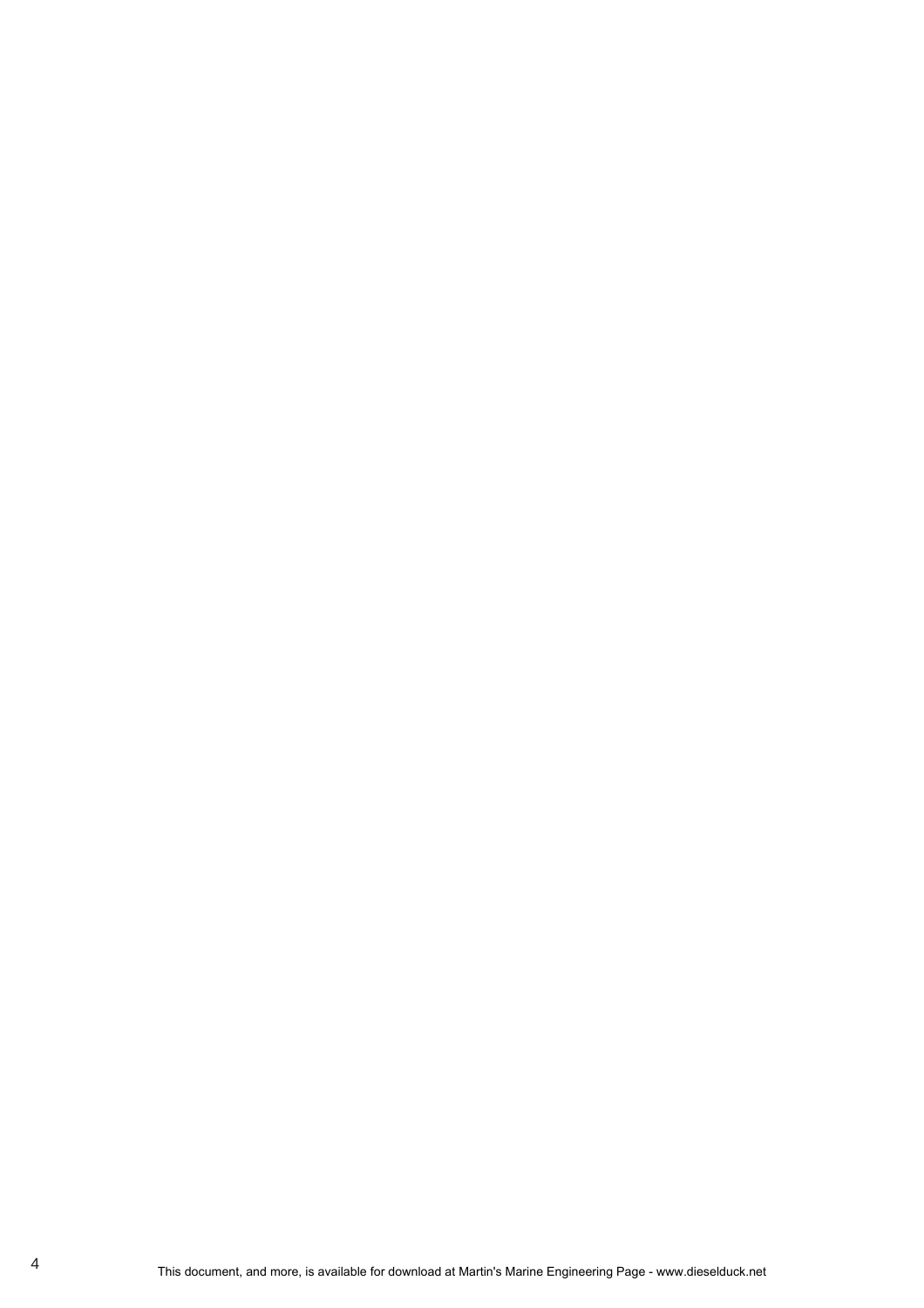# <span id="page-4-0"></span>**General Description**

MAN B&W Alpha have manufactured more than 6,000 controllable pitch propellers of which the first was produced in 1902.

The basic design principle is well– proven, having been operated in all types of vessels including ferries, cruise and supply ships etc, many of which comply with high classification requirements.

Today the MAN B&W Alpha controllable pitch propeller equipment types VB and VBS are handling engine output up to 20,000 kW, fig 1.

Controllable pitch propellers can utilize full engine power by adjusting blade pitch irrespective of revolutions or conditions.

They offer not only maximum speed when free sailing, but also maximum power when towing, good manoeuvrability with quick response via the remote control system and high astern power.

These are just a few of many advantages achieved by controllable pitch propellers.



Fig 1: VBS propeller equipment programme for no ice class notation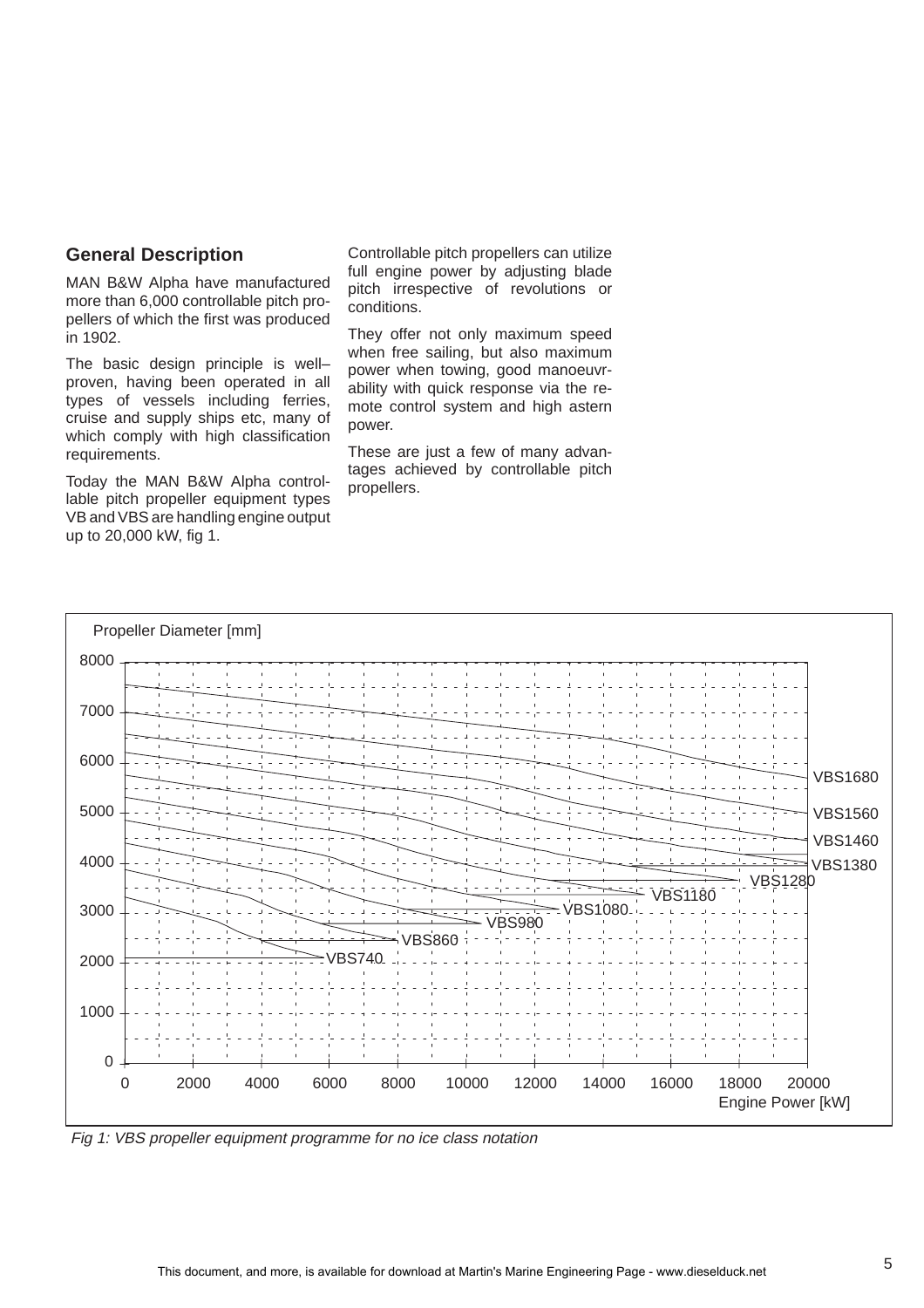## **Propeller equipment**

The standard propeller equipment The location of the hydraulic servo comprises a four–bladed CP propeller complete with shafting, stern tube, outer and inboard seals, oil distributor and coupling flange.

motor for controlling the pitch will depend on size and utilization of the propeller equipment.

#### **Propeller type VB**

For propellers coupled to the MAN B&W Alpha gearbox the hydraulic servo motor is located in the gearbox controlling propeller pitch via a pitch control rod, fig 2.



Fig 2: Propeller equipment type VB (12V23/30A, AMG 16, VB 640)



Fig 3: Propeller equipment type VBS (8L35MC, VBS 980)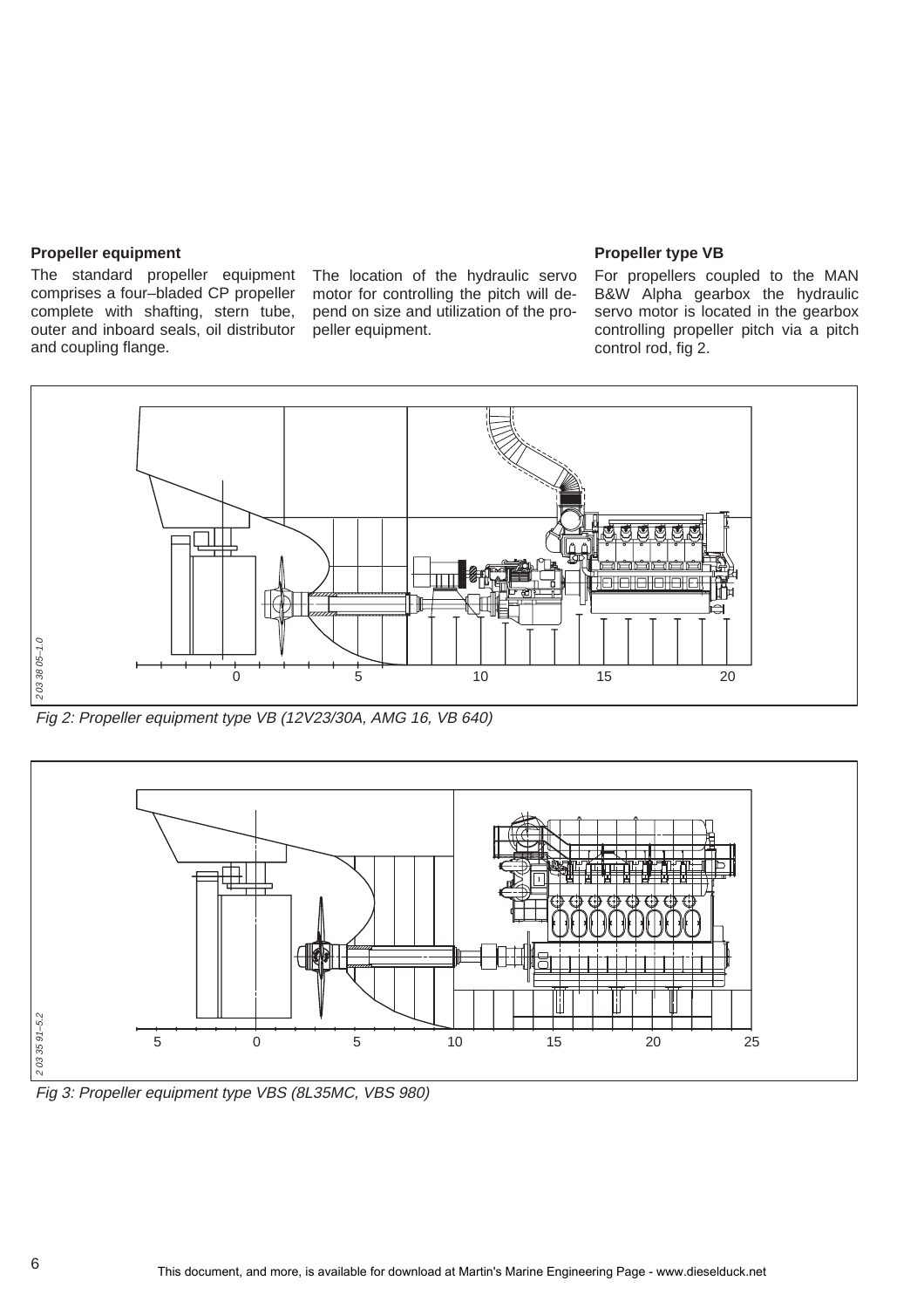# **Propeller type VBS**

When using propeller hub diameters of 740 mm or larger, the hydraulic servo motor can be placed in the hub, figs 3, 4 and 5.

The system is featuring large servo piston diameter with low oil pressure and reacting forces, few components and reduction of overall installation length.

#### **Oil distributor**

For the VBS propeller equipment the oil distributor for the hydraulic servo motor can either be shaft mounted or mounted at the front end of the gearbox.



Fig 4: Propeller equipment type VBS (8L40/54, VBS 1280)



Fig 5: Propeller equipment type VBS (8S60MC, VBS 1680)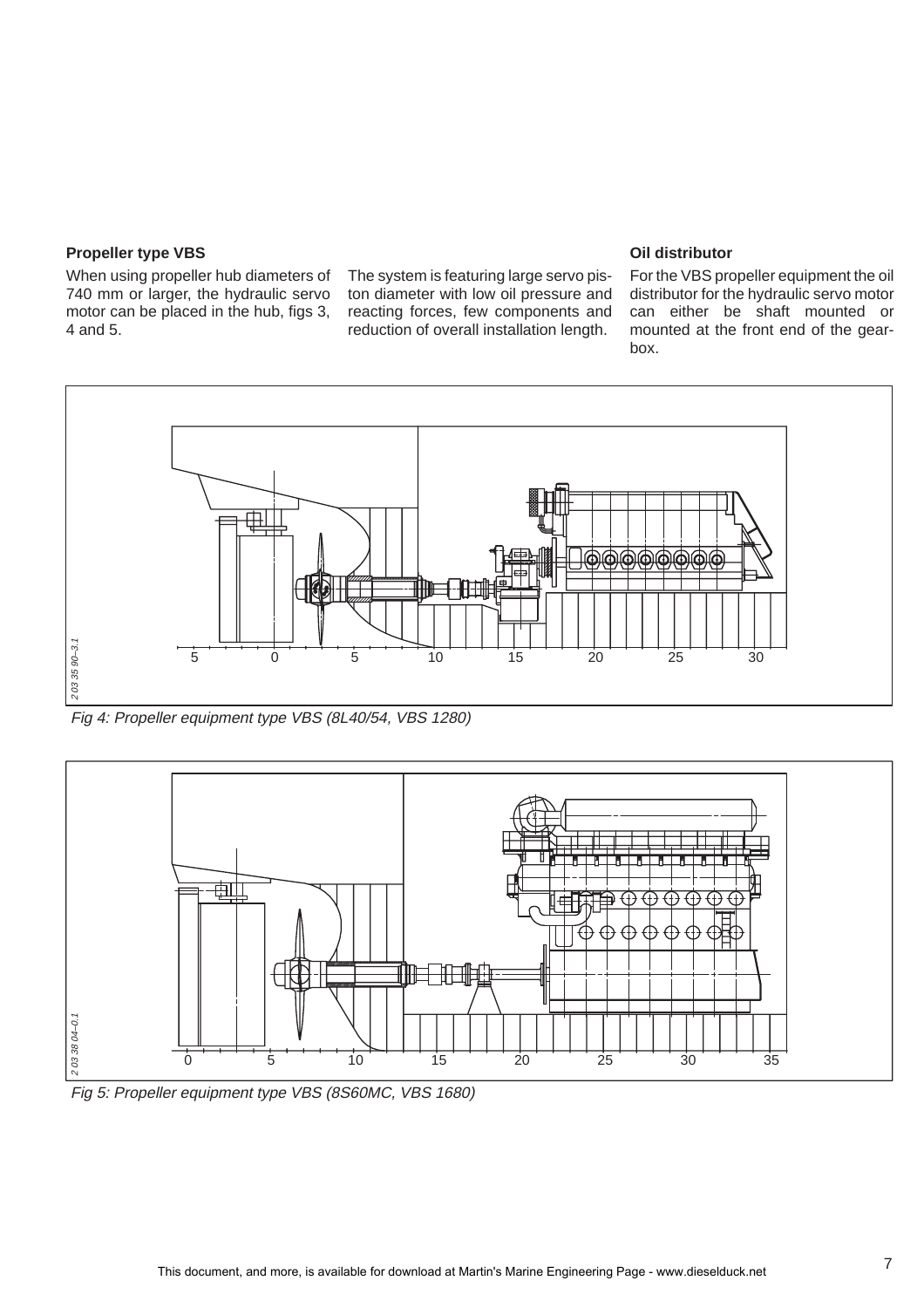# <span id="page-7-0"></span>**Mechanical Design**

#### **Propeller type VBS**

In the propeller equipment type VBS the hydraulic servo motor for pitch setting is an integral part of the NiAl– bronze propeller hub. The design of the four–bladed CP propeller is shown in fig 6. The propeller hub is bolted to the flanged end of the tailshaft, which is bored to accommodate the servo oil and pitch feed–back rod.

The servo piston which is bolted to the pitch control head, forms the hydraulic servo motor together with the propeller cap.

The high pressure servo oil system at the aft end of the hub is completely iso-

lated from the pitch regulating mechanism and thus also from the blade flanges, which means that the blade sealings only are subjected to gravitation oil pressure.

By using a large servo piston diameter and balanced blade shapes, the oil pressure and reacting forces are minimized in the servo oil pressure space.

Blade sealing rings are placed between blade foot and blade flange, fig 7. A compressed O–ring presses a PTFE (teflon) slide ring against the blade foot. This design ensures maximum reliability and sealing, also under extreme abrasive wear conditions. For servicing and inspection of the internal parts the hub remains attached to the shaft flange during disassembly thereby reducing time and need for heavy lifting equipment. Optionally an intermediate flange can be inserted, by which underwater replacement of propeller blades is possible.

A hydraulic tube, located inside the shafting, is connected to the piston. With hydraulic oil flowing through the tube, oil is given access into the after section of the propeller cap, displacing the servo piston forward, into an ahead pitch position. The displaced hydraulic oil from forward of the piston is returned via the annular space between the tube and shaft bore to the oil tank.

Reverting the flow directions will move the propeller in astern position.



Fig 6: Propeller hub type VBS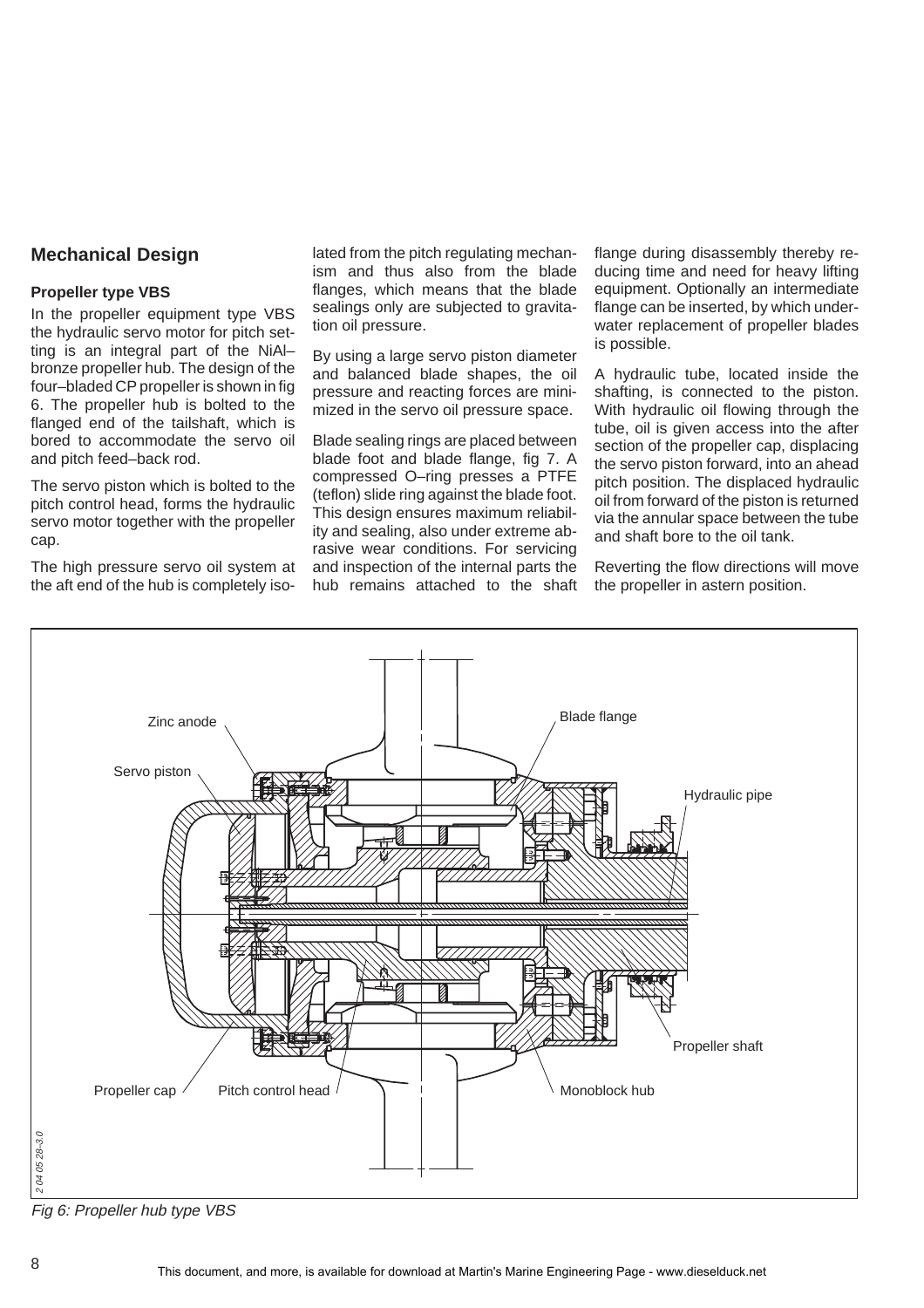

Fig 7: Blade sealing rings

# **Oil distribution**

The oil distribution to the hydraulic servo motor can be carried out in two different ways. For two–stroke plants the oil distributor is located at the shaftline. For four–stroke plants with reduction gearboxes the oil distributor can either be placed at the front end of the gearbox or in the shaftline.

# **Shaft mounted OD–ring**

The shaft mounted unit consists of a coupling flange with OD–ring and pitch feed–back. Via the oil distribution ring, high pressure oil is connected to one side of the servo piston and the other side to the drain.The piston is hereby moved setting the desired propeller pitch. A feed–back ring is connected to the hydraulic pipe by slots in the coupling flange, fig 8. The feed–back ring actuates a displacement transmitter in the electrical pitch feed–back box which measures the actual pitch.

The inner surface of the oil distribution ring is lined with white–metal.The ring itself is split for exchange without withdrawal of the shaft or dismounting of the hydraulic coupling flange.

The sealing consists of mechanical throw–off rings which ensures that no

wear takes place and that sealing rings of V–lip–ring type or similar are unnecessary.

The oil distributor ring is prevented from rotating by a securing device comprising a steel ball located in the ring. Acceptable installation tolerances are ensured and movement of the propeller shaft remains possible.

In the event of failing oil pressure or fault in the remote control system, special studs can be screwed into the oil distribution ring hereby making manual oil flow control possible. A hold circuit will then maintain the chosen pitch.

# **Gearbox mounted OD–box**

For propulsion plants with reduction gearboxes the propeller equipment can be supplied with an oil distribution box mounted at the front–end of the gearbox. The OD–box incorporates an electric pitch feed–back.



Fig 8: Coupling flange with OD–ring and pitch feed–back ring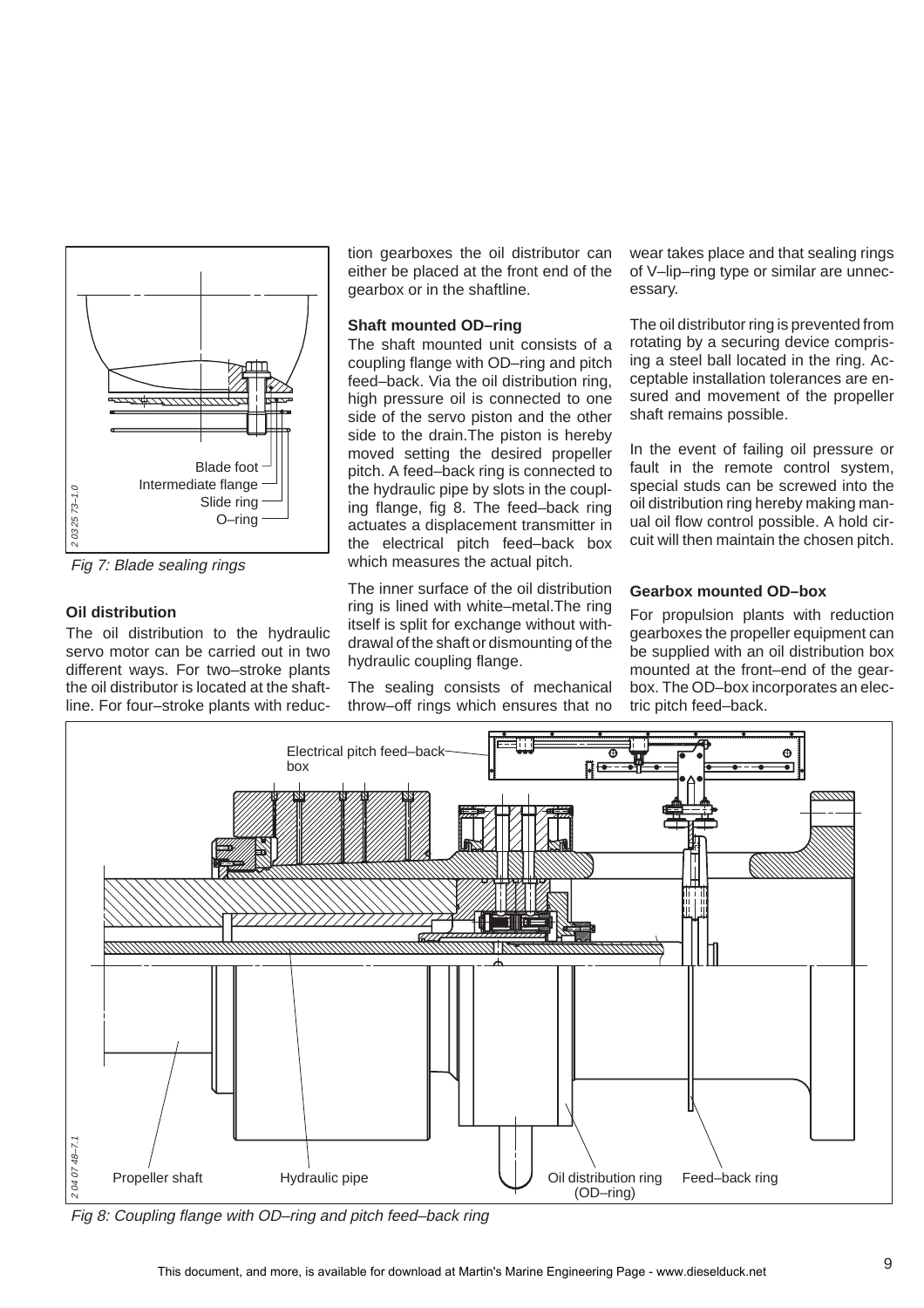# **Propeller type VB**

The VB propeller equipment is normally used for minor MAN B&W Alpha four– stroke propulsion plants in which the hydraulic servo motor for controlling the propeller pitch is located inside the Alpha gearbox.

The design of the VB propeller is shown in fig 9.

The propeller pitch, for the VB propeller equipment is controlled via a push/pull rod. The push/pull rod is passing

through a hollow bored shaft from a hydraulic servo motor located inside the gearbox to the pitch control mechanism placed inside the monobloc hub.

The pitch control mechanism is shown in fig 10.

The system uses the pin–in–slot mechanism, giving good pitch movement and control. This system ensures that the propeller pitch is proportional to the pitch control rod stroke. Pitch ahead is applied when the pitch control yoke is moved aft.

The NiAl bronze hub is easy accessible from the aft end. On the cap a zinc anode is fitted to protect the propeller against galvanic corrosion.

Use of the largest possible blade flange diameter offers reduced bearing loads and ample room for securing bolts. More space is also available in order to accommodate large actuating pin diameters and stroke for the pitch control mechanism.





Fig 9: Propeller type VB Fig 10: Pitch control mechanism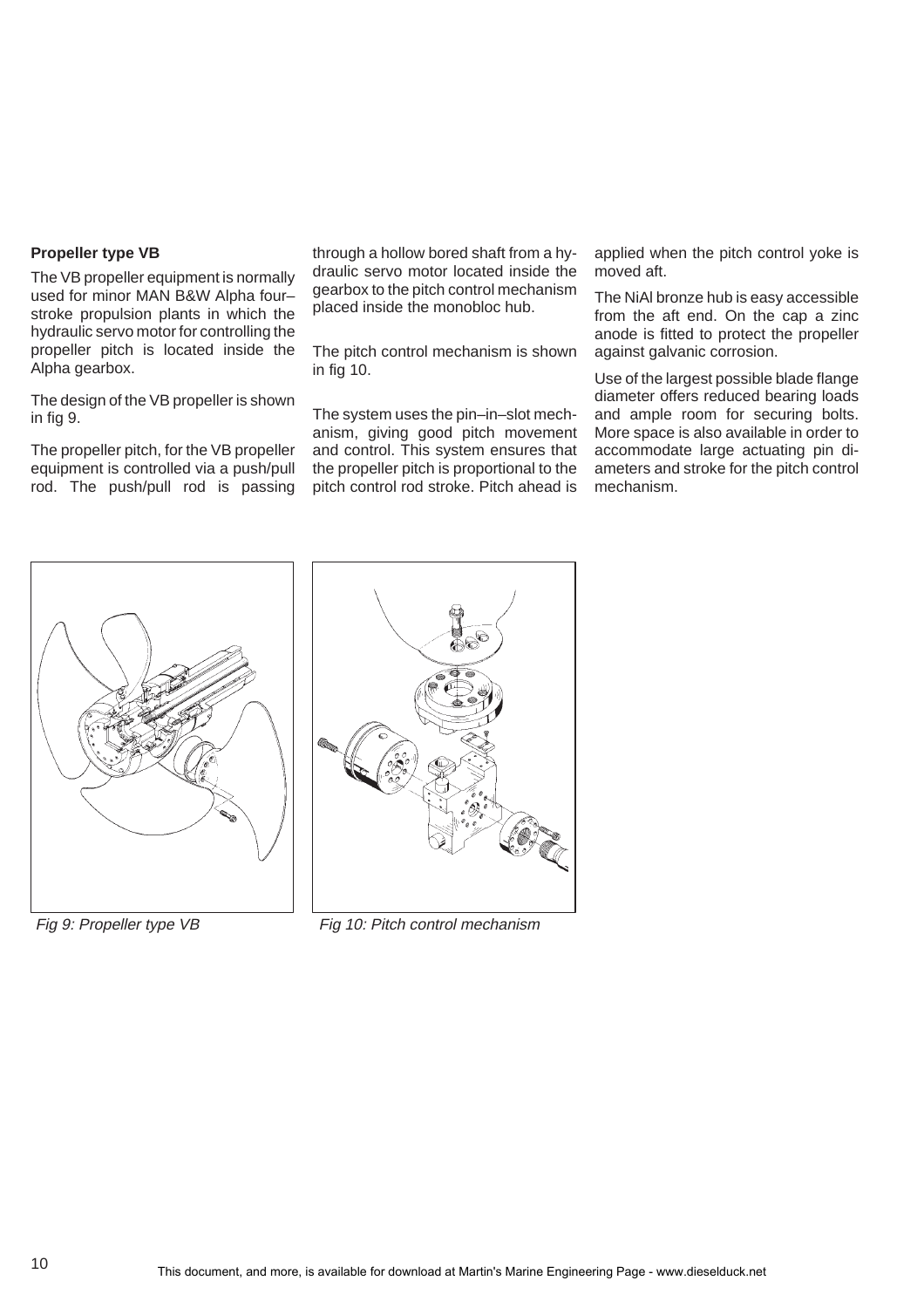# <span id="page-10-0"></span>**Servo Oil System**

The principle design of the servo oil systems for VBS (fig 11) and for VB (fig 12) is identical.

The VBS system consists of a servo oil tank unit – Hydra Pack, and a coupling flange with electrical pitch feed–back box and oil distributor ring.

For VB propeller equipment with Alpha reduction gearbox, the servo oil system is an integrated part of the gearbox. This means that the servo piston, pitch feed–back box and oil distributor ring are located inside the gearbox.

The electrical pitch feed–back box measures continuously the position of the pitch feed–back ring and compares this signal to the pitch order signal. If deviation occurs, a proportional valve is actuated.

Hereby high pressure oil is fed to one or the other side of the servo piston, via the oil distributor ring, until the desired propeller pitch has been reached.

The pitch setting is normally remote controlled, but local emergency control is possible.



Fig 11: Propeller equipment type VBS



Fig 12: Propeller equipment type VB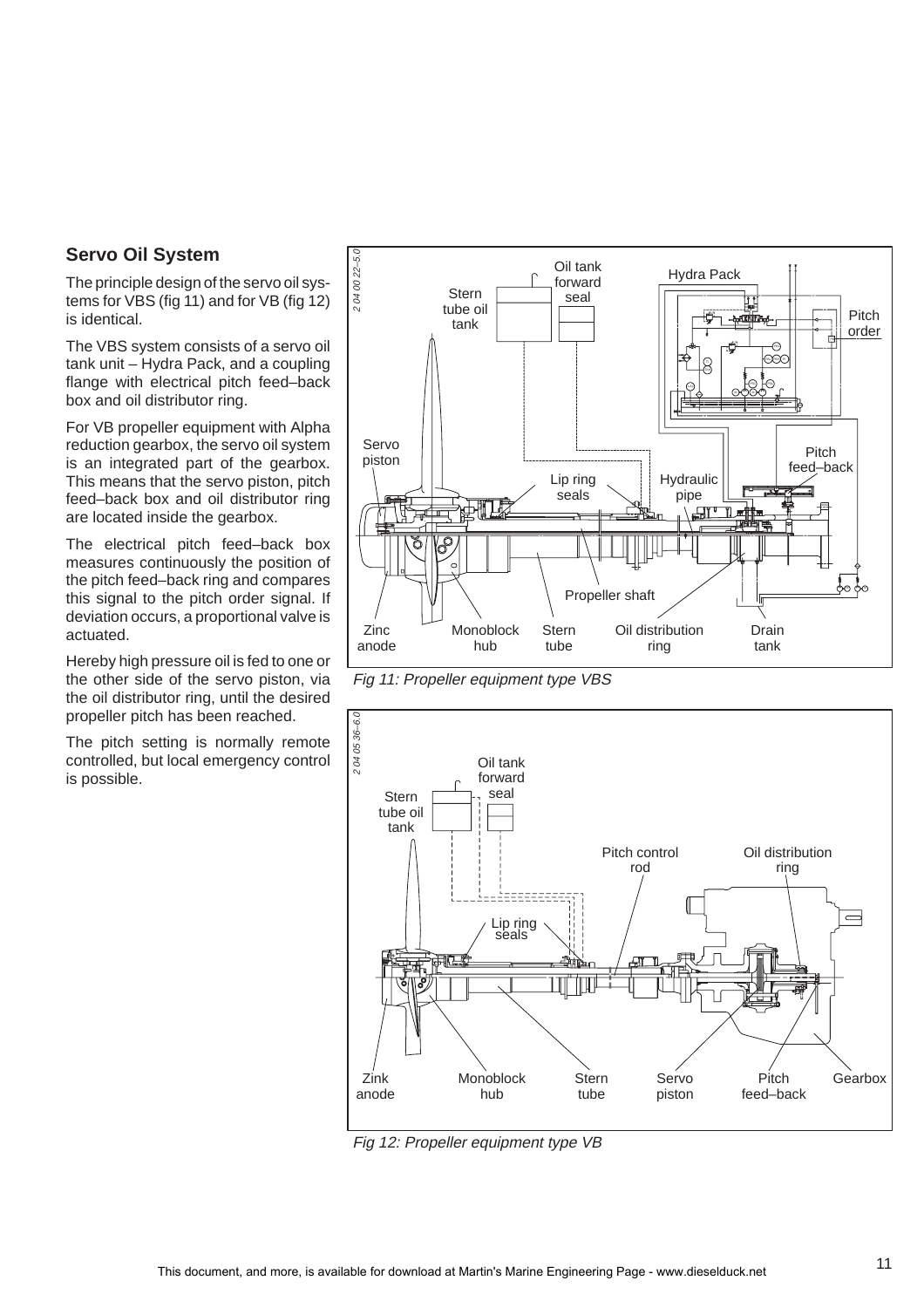# **Hydra Pack**

The servo oil unit – Hydra Pack (fig 13), consists of an oil tank with all components top mounted, to facilitate installation at yard.

Two electrically driven pumps draw oil from the oil tank through a suction filter and deliver high pressure oil to the proportional valve. One of the 2 pumps is in service during normal operation. A sudden change of manoeuvre will start up the second pump. A servo oil pressure adjusting valve ensures minimum servo oil pressure at any time hereby minimizing the electrical power consumption. Maximum system pressure is set on the safety valve.

The return oil is led back to the tank through a cooler and a paper filter. The servo oil unit is equipped with alarms according to the Classification Society as well as necessary pressure and temperature indication.

If the servo oil unit cannot be located with maximum oil level below the oil distribution ring the system must incorporate an extra, small drain tank complete with pump, located at a suitable level, below the oil distributor ring drain lines.



Fig 13: Servo oil unit – Hydra Pack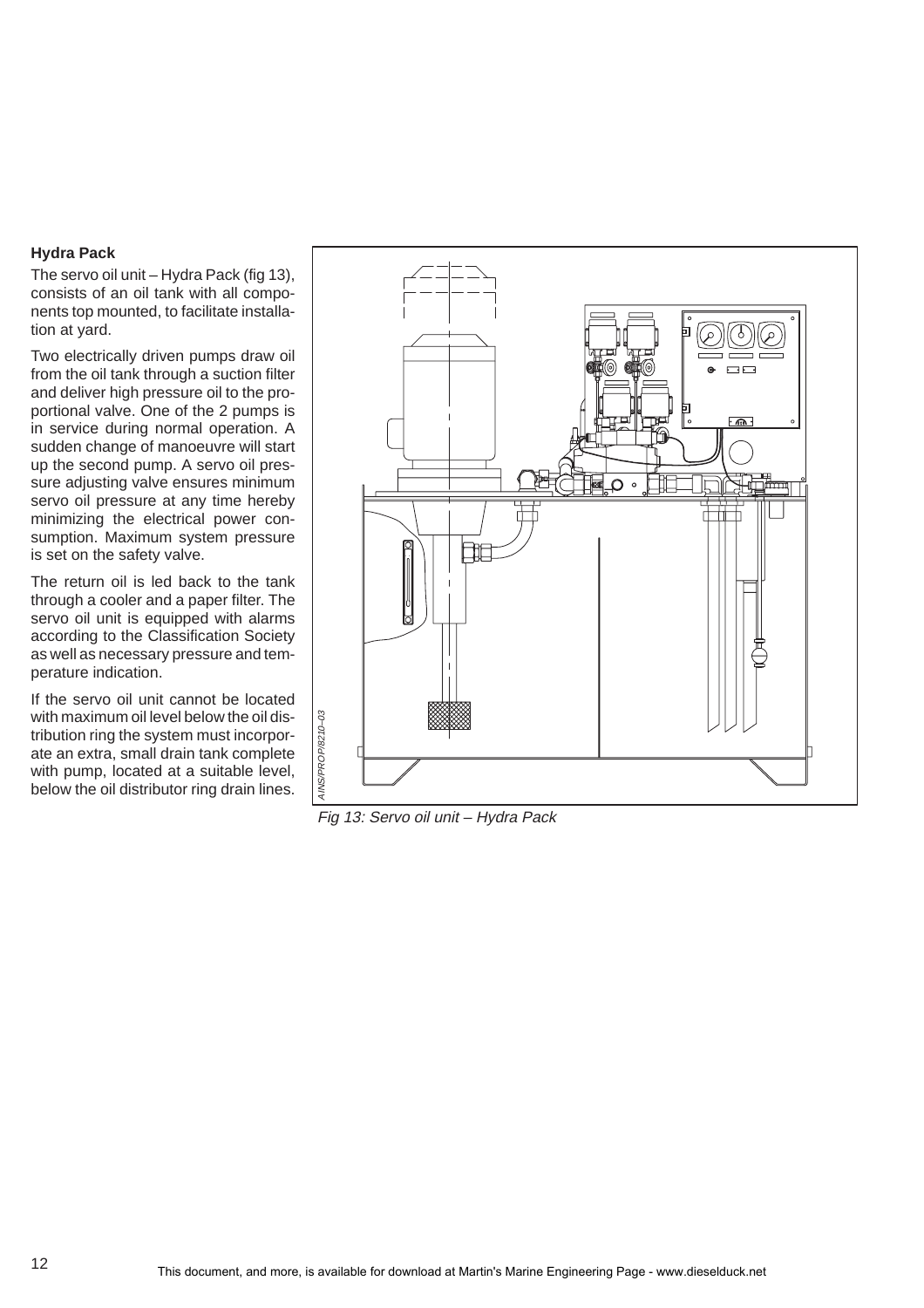#### **Lubricating oil system, VB**

The VB propeller and stern tube have a common lubricating oil system, fig 14.

In order to prevent sea water penetration the system is kept under static pressure by the gravity tank placed above normal load water line in accordance with the stern tube seal manufacturer's recommendations.

Because of a pumping effect in the propeller hub during pitch changes, oil is circulated through propeller equipment and oil tank. Non return valves in hub

and at pitch control rod secure that the oil flow to the hub passes the stern tube journal bearings and further along the chromium steel journal to the blade actuator mechanism.

The return oil flows along the pitch control rod back to the lub oil tank.

The propeller hub is fitted with 2 plugs for draining and venting during docking.

The pitch control rod is lubricated with grease where intermediate shafts are fitted.

#### **Lubricating oil system, VBS**

As with the VB equipment the stern tube and hub lubrication is a common system. The stern tube is therefore kept under static oil pressure by a stern tube oil tank placed above sea level, see fig 11.

All MAN B&W propeller equipment with seals of the lip ring type operates on lub oil type SAE 30 – usually the same type of lubricating oil as used in the main engine and reduction gear.



Fig 14: VB lubricating oil system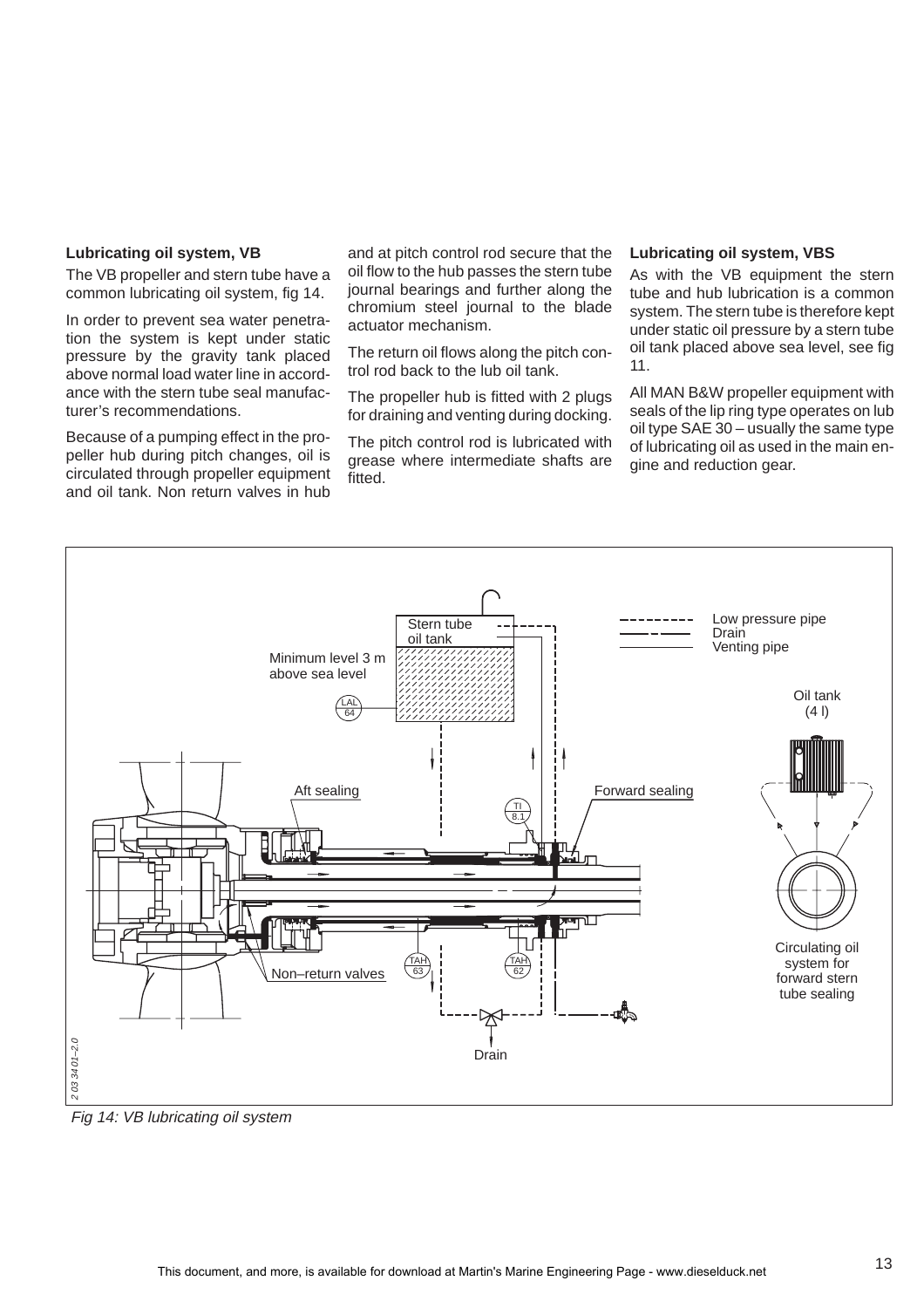# <span id="page-13-0"></span>**Propeller Shaft and Coupling Flange**

The tail shaft is made of forged steel normalized and stress relieved, fig 15 and table 1.

| Material                          | Forged steel<br>CK45N |             |  |
|-----------------------------------|-----------------------|-------------|--|
| Yield strength                    | N/mm <sub>2</sub>     | minimum 285 |  |
| Tensile<br>strength               | N/mm <sub>2</sub>     | 570-690     |  |
| Elongation                        | $\%$                  | minimum 18  |  |
| Impact strength<br>Charpy V notch | Joules                | minimum 17  |  |
| <b>Brinell hard-</b><br>ness      | HR                    | 170-210     |  |



The tail shaft is hollow–bored, housing either a pitch control rod or piping for pitch adjustment.

In plants with long shaftlines, the distance between the journal bearings can be estimated by means of the following formula provided the propeller speed is below 350 r/min.

 $L = 450 \sqrt{\text{shaft diameter (mm)}}$  $L =$  maximum bearing distance

# **Coupling flange**

A two–parted coupling flange is clamped on to the propeller shaft for flange diameters up to 475 mm. For couplings with flange diameters above 475 mm a special shrink fitted mounting is used, fig 16. High pressure oil of more than 2,000 bar is injected between the muff and the coupling flange by means of the injectors. By increasing the pressure in the annular space C, with the hydraulic pump, the muff is gradually pushed up the cone.

Longitudinal placing of the coupling flange as well as final push–up of the muff are marked on the shaft and the muff.





Fig 16: Shrink fitted coupling flange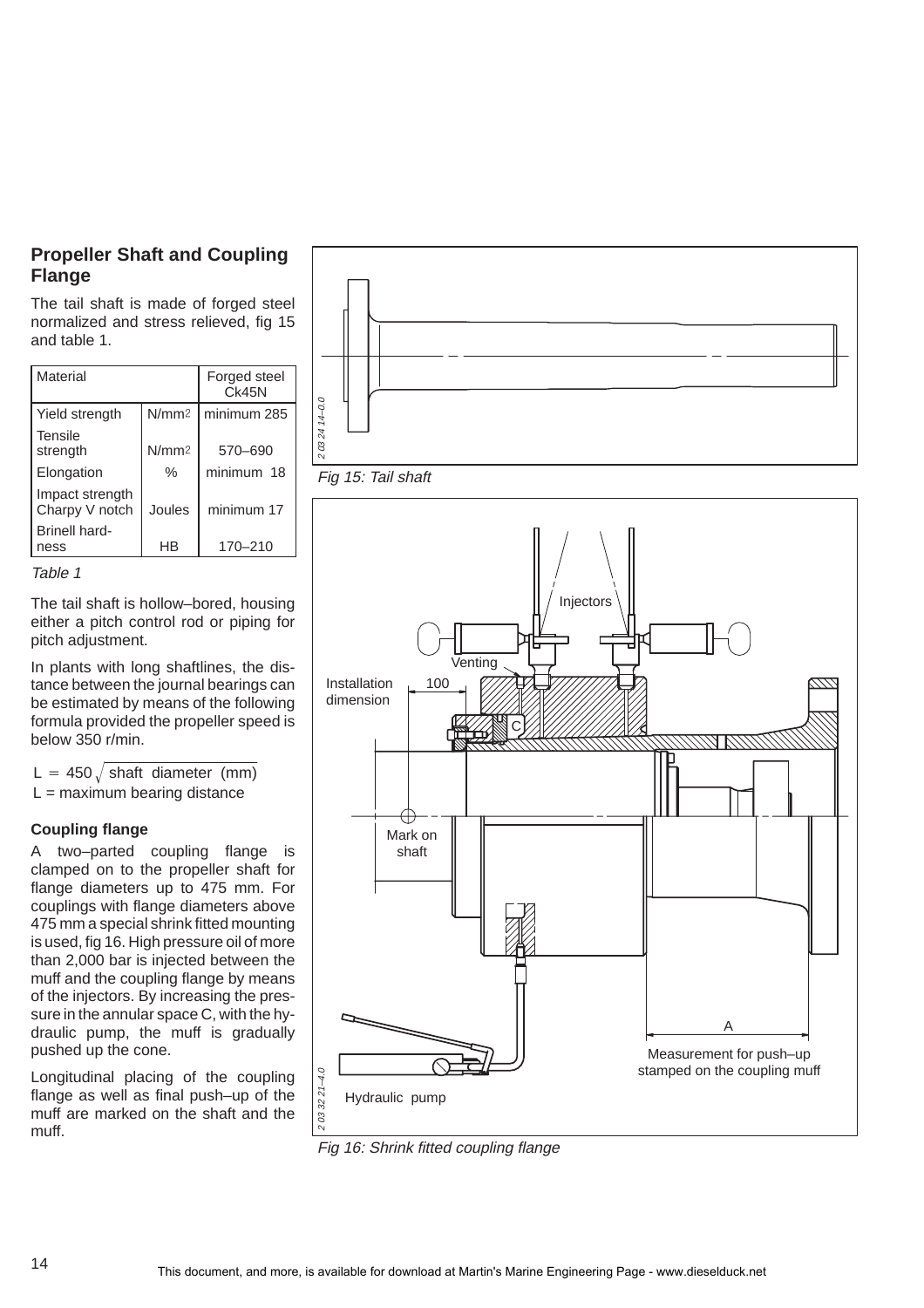#### **Stern tube**

The standard stern tube is designed to be installed from aft and is bolted to the stern frame boss, fig 17.

The forward end of the stern tube is supported by the welding ring. The oil box and the forward shaft seal are bolted onto the welding ring. This design allows thermal expansion/contraction of the stern tube and decreases the necessity for close tolerances of the stern tube installation length.

Normally the stern tube and the welding ring are supplied with 5 mm machining allowance for yard finishing.

The stern tube and welding ring can be supplied machined and finished, if required.

As an option the stern tube can be installed with epoxy resin.

#### **Liners**

The stern tube is provided with forward and aft white–metal liners, fig 18.

Sensors for bearing temperature can be mounted, if required.

A thermometer for the forward bearing is standard.

#### **Seals**

As standard, the stern tube is provided with forward and after stern tube seals of the lip ring type having three lip rings in the after seal and two lip rings in the forward seal, fig 19.



Fig 17: Standard stern tube – VBS



Fig 18: Stern tube white–metal liners



Fig 19: Stern tube seals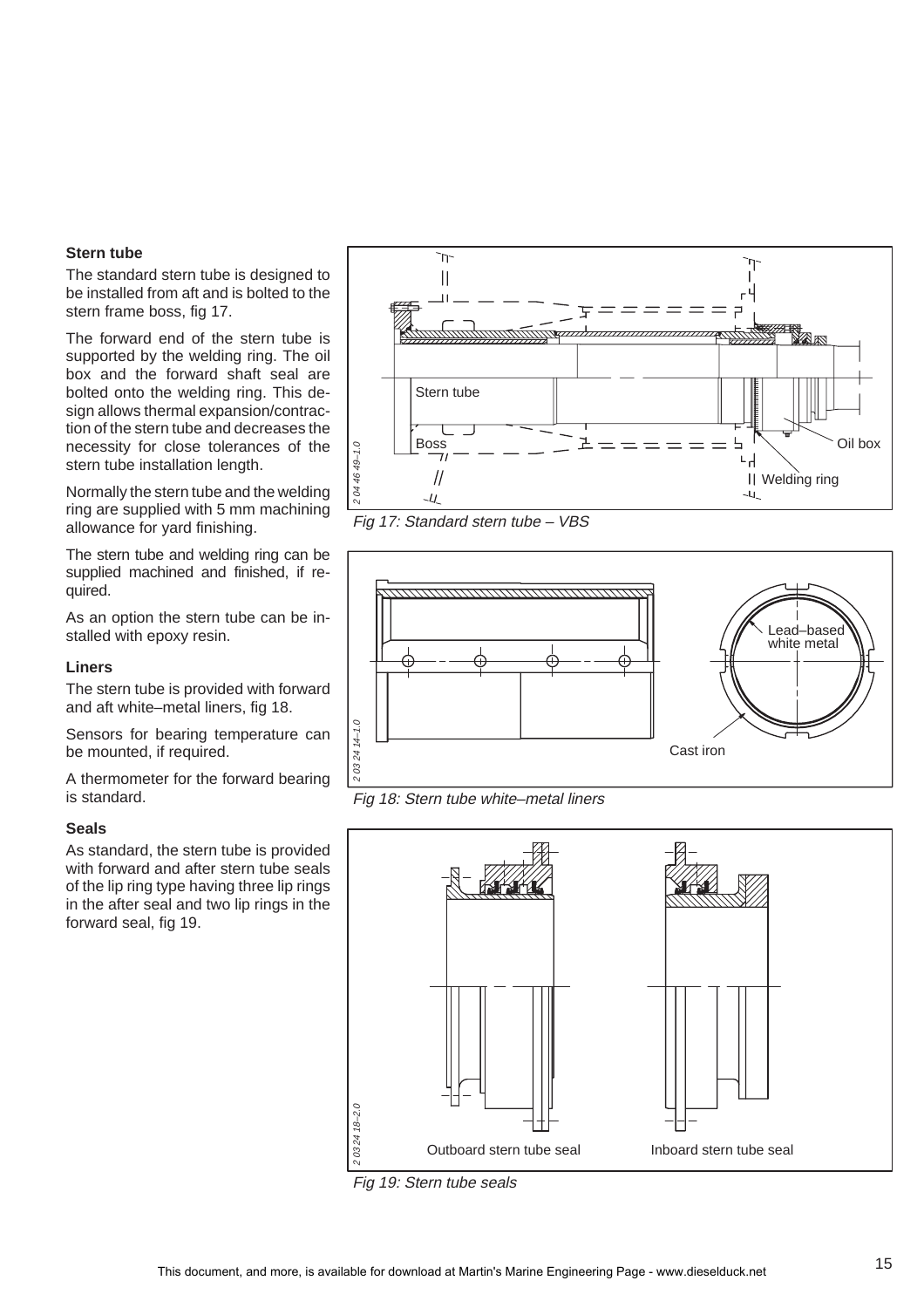# **Hydraulic bolts**

The propeller equipment can be supplied with hydraulic bolts for easy assembly and disassembly between propeller shaft line, intermediate shafts and main engine flywheel, fig 20.

# **Installation**

Installation of propeller equipment into the ship hull can be done in many different ways as both yards and owners have different requirements of how to install and how to run the propeller equipment. Other designs of stern tube and/or shaft sealing may be preferred. MAN B&W Alpha are available with alternatives to meet specific wishes or design requirements.



Fig. 20 Hydraulic bolt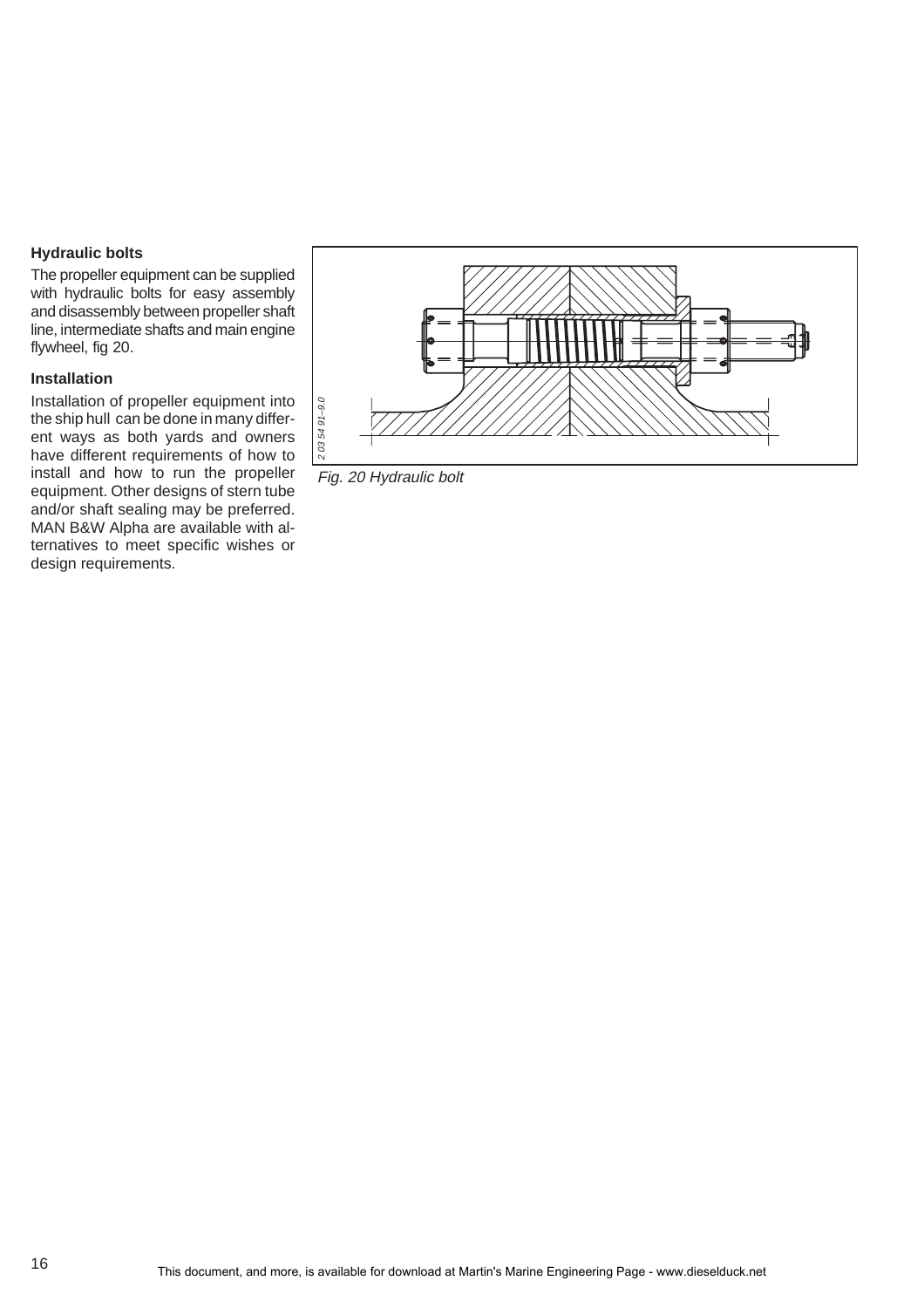# <span id="page-16-0"></span>**Propeller Blade Manufacturing and Materials**

The international standard organization has introduced a series of manufacturing standards in compliance with which propellers have to be manufactured (ISO 484). The accuracy class is normally selected by the customer and the table below describes the range of manufacturing categories.

| Class | Manufacturing accuracy |  |  |
|-------|------------------------|--|--|
| S     | Very high accuracy     |  |  |
|       | High accuracy          |  |  |
|       | Medium accuracy        |  |  |
| ш     | Wide tolerances        |  |  |

At MAN B&W Alpha the propeller blades are checked by computerized four–axis measuring equipment.

If no class is specified, the propeller blades will be manufactured according to class I but with surface roughness according to Class S.

# **Blade materials**

Propeller blades are made of either NiAl–bronze (NiAl) or stainless steel (CrNi). The mechanical properties of each material at room temperature are:

| Material                                |                   | NiAl    | CrNi    |  |
|-----------------------------------------|-------------------|---------|---------|--|
| Yield<br>strength                       | N/mm <sub>2</sub> | min 250 | min 380 |  |
| Tensile<br>strength                     | N/mm2             | 590-780 | 600-790 |  |
| Elonga-<br>tion                         | %                 | min 16  | min 19  |  |
| Impact<br>strength<br>Charpy V<br>notch | Joules            | 30      | 21      |  |
| <b>Brinell</b><br>Hardness              | ΗB                | min 150 | 240-300 |  |

Both materials have high resistance against cavitation erosion. The fatigue characteristics in a corrosive environment are better for NiAl than for CrNi.

Propeller blades are, to a large degree, exposed to cyclically varying stresses. Consequently, the fatique material strength is of decisive importance.

The dimensioning of a propeller blade according to the Classification Societies will give a 10% higher thickness for the CrNi compared to NiAl in order to obtain the same fatigue strength.

As an example the difference in thickness and weight for a propeller blade for engine type MAN B&W 6S35MC (4,200 kW at 170 r/min) is stated in table 2.

CrNi–steel requires thicker blades than NiAl–bronze, which is unfortunate from the propeller theoretical point of view (thicker = less efficiency). Additionally, the CrNi is more difficult to machine than NiAl.

For operation in ice the CrNi material will be able to withstand a higher force before bending due to its higher yield strength and for prolonged operations in shallow water the higher hardness makes it more resistant to abrasive wear from sand.

The final selection of blade and hub material depends on the operating condition of the vessel. In general terms the NiAl material is preferable for ordinary purposes whereas CrNi could be an attractive alternative for non–ducted propellers operating in heavy ice or dredgers and vessels operating in shallow waters.

| Ice class                 |    |             |      | $1A^*$      |      |
|---------------------------|----|-------------|------|-------------|------|
| Material                  |    | <b>NiAl</b> | CrNi | <b>NiAl</b> | CrNi |
| Thickness at $r/R = 0.35$ | mm | 132         | 146  | 169         | 187  |
| Thickness at $r/R = 0.60$ | mm | 71          | 78   | 90          | 100  |
| Thickness at $r/R = 1.00$ | mm |             |      | 15          | 13   |
| <b>Blade weight</b>       | kg | 729         | 877  | 952         | 1053 |

Table 2 Classificaton society: Det Norske Veritas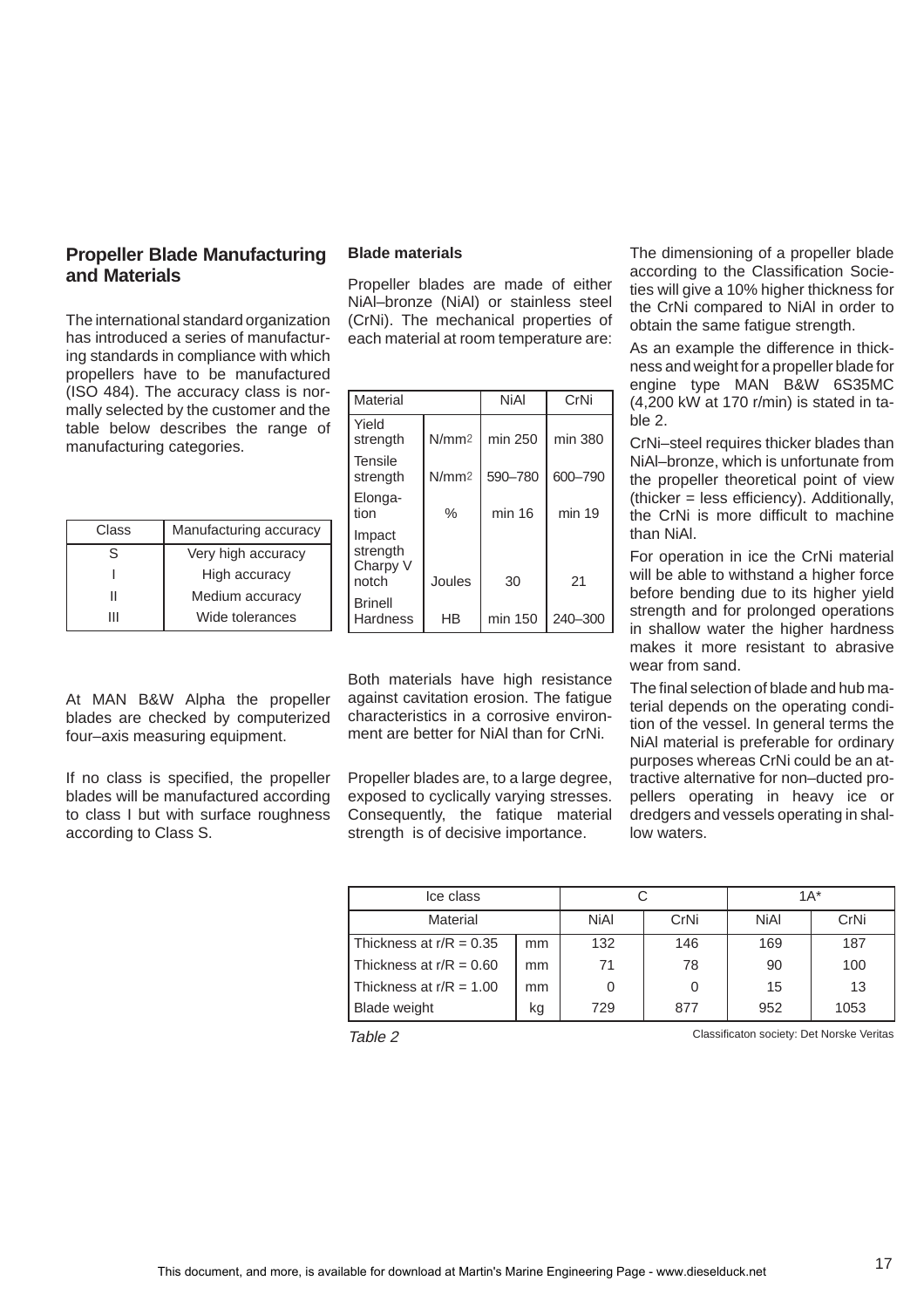# <span id="page-17-0"></span>**Optimizing Propeller Equipment**

#### **Propeller design**

The design of a propeller for a vessel can be categorized in two parts:

- Optimizing the complete propulsion plant
- Hydrodynamic design of propeller blades.

# **Optimizing the complete propulsion plant**

The design of the propeller, giving regard to the main variables such as diameter, speed, area ratio etc, is determined by the requirements for maximum efficiency and minimum vibrations and noise levels.

The chosen diameter should be as large as the hull can accommodate, allowing the propeller speed to be selected according to optimum efficiency. The optimum propeller speed corresponding to the chosen diameter can be found in fig 21 for a given reference condition (ship speed 12 knots and wake fraction 0.25).

For ships often sailing in ballast condition, demands of fully immersed propellers may cause limitations in propeller diameter. This aspect must be considered in each individual case.

To reduce emitted pressure impulses and vibrations from the propeller to the hull, MAN B&W Alpha recommend a minimum tip clearance as shown in fig 22.

The lower values can be used for ships with slender aft body and favourable inflow conditions whereas full after body ships with large variations in wake field require the upper values to be used.

In twin screw ships the blade tip may protrude below the base line.

The operating data for the vessel is essential for optimizing the propeller successfully, therefore it is of great importance that such information is available. To ensure that all necessary data are known by the propeller designer, the data sheets on page 27 and 28, should be completed.

For propellers operating under varying conditions (service, max or emergency speeds, alternator engaged/disengaged) the operating time spent in each mode should be given.

This will provide the propeller designer with the information necessary to design a propeller capable of delivering the highest overall efficiency.



Fig 21: Optimum propeller diameter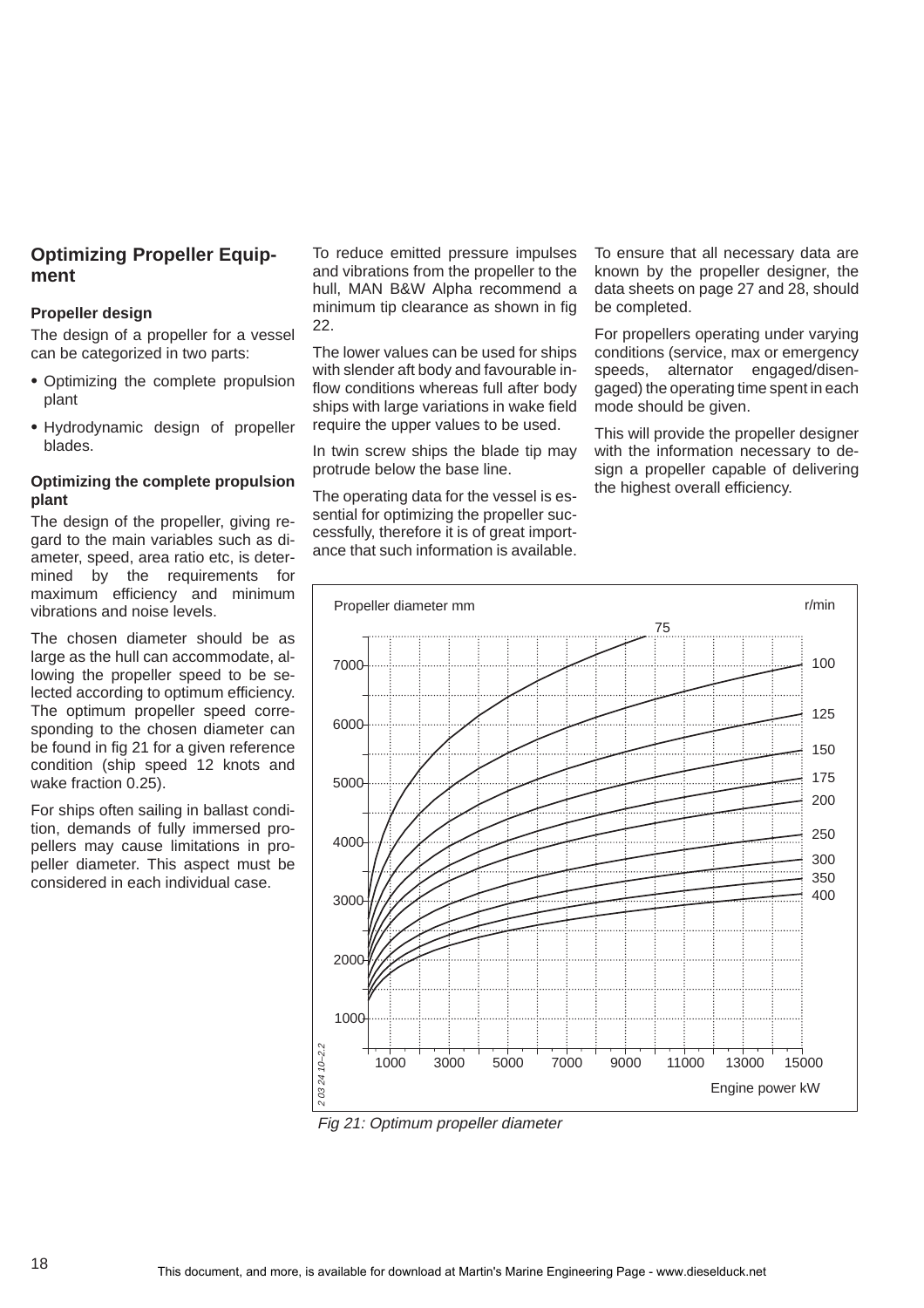

Fig 22: Recommended tip clearance

To assist a customer in selecting the optimum propulsion system, MAN B&W Alpha are able of performing speed prognosis (fig 23), fuel oil consumption calculations (fig 24) and towing force calculations (fig 25). Various additional alternatives may also be investigated (ie different gearboxes, propeller equipment, nozzles against free running propellers, varying draft and trim of vessel, etc).







Fig 24: Fuel oil consumption



Fig 25: Tow force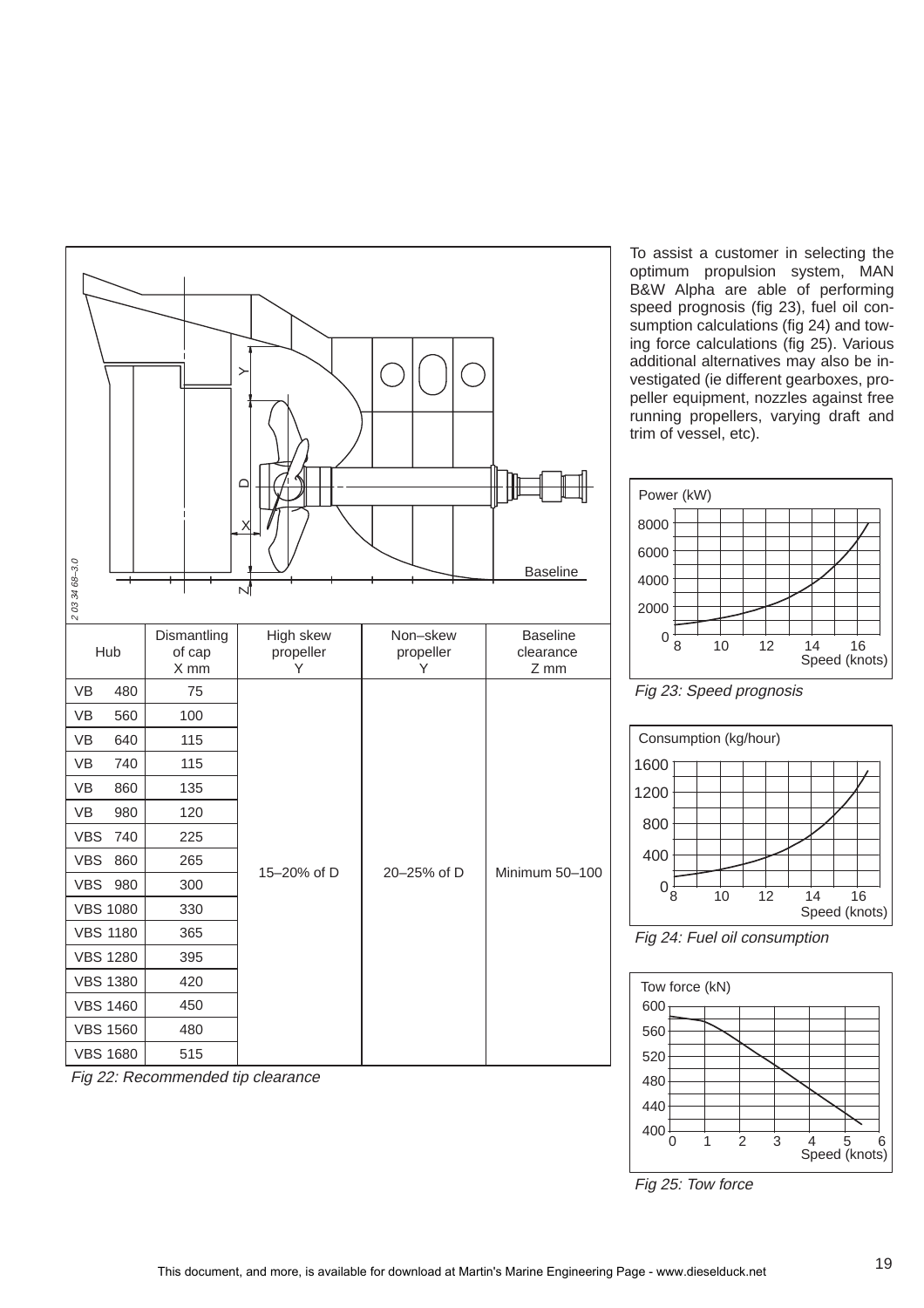#### **Hydrodynamic design of propeller blades**

The propeller blades are computer designed, based on advanced hydrodynamic theories, practical experience and model tests at various hydrodynamic institutes.

The blades are designed specially for each hull and according to the operating conditions of the vessel.

High propulsion efficiency, suppressed noise levels and vibration behaviour are the prime design objectives.

Propeller efficiency is mainly determined by diameter and the corresponding optimum speed. To a lesser, but still important degree, the blade area, the pitch and thickness distribution also have an affect on the overall efficiency.

Blade area is selected according to requirements for minimum cavitation, noise and vibration levels.

To reduce the extent of cavitation on the blades even further, the pitch distribution is often reduced at the hub and tip, fig 26.

Care must be taken not to make excessive pitch reduction which will effect the efficiency.

Thickness distribution is chosen according to the requirements of the Classification Societies for unskewed propellers.



Fig 26: Pitch distribution along radius

## **Cavitation**

Cavitation is associated with generation of bubbles caused by a decrease in the local pressure below the prevailing saturation pressure. The low pressure can be located at different positions on the blade as well as in the trailing wake.

When water passes the surface of the propeller it will experience areas where the pressure is below the saturation pressure eventually leading to generation of air bubbles. Further down stream the bubbles will enter a higher pressure region where the bubbles will collapse and cause noise and vibrations to occur, in particular if the collapse of bubbles takes place on the hull surface.

Three main types of cavitation exist – their nature and position on the blades can be characterized as:

# **Sheet cavitation on suction side (Fig 27)**

The sheet cavitation is generated at the leading edge due to a low pressure peak in this region. If the extent of cavitation is limited and the clearance to the hull is sufficient, no severe noise/ vibration will occur. In case the cavitation extends to more than half of the chord length, it might develop into cloud cavitation. Cloud cavitation often leads to cavitation erosion of the blade and should therefore be avoided. Sheet cavitation in the tip region can develop into a tip vortex which will travel down stream. If the tip vortex extends to the rudder, it may cause erosion.



Fig 27: Suction side (sheet cavitation)

# **Bubble cavitation (Fig 28)**

In case the propeller is overloaded – ie the blade area is too small compared to the thrust required – the mid chord area will be covered by cavitation. This type of cavitation is generally followed by cloud cavitation which may lead to erosion. Due to this it must be avoided in the design.



Fig 28: Suction side (bubble cavitation)

# **Sheet cavitation on pressure side (Fig 29)**

This type of cavitation is of the same type as the suction side sheet cavitation but the generated bubbles have a tendency to collapse on the blade surface before leaving the trailing edge. The danger of erosion is eminent and the blade should therefore be designed without any pressure side cavitation.

By using advanced computer programmes the propeller designs supplied by MAN B&W Alpha will be checked for the above cavitation types and designed to minimize the extent of cavitation as well as avoiding harmful cavitation erosion.



Fig 29: Pressure side (sheet cavitation)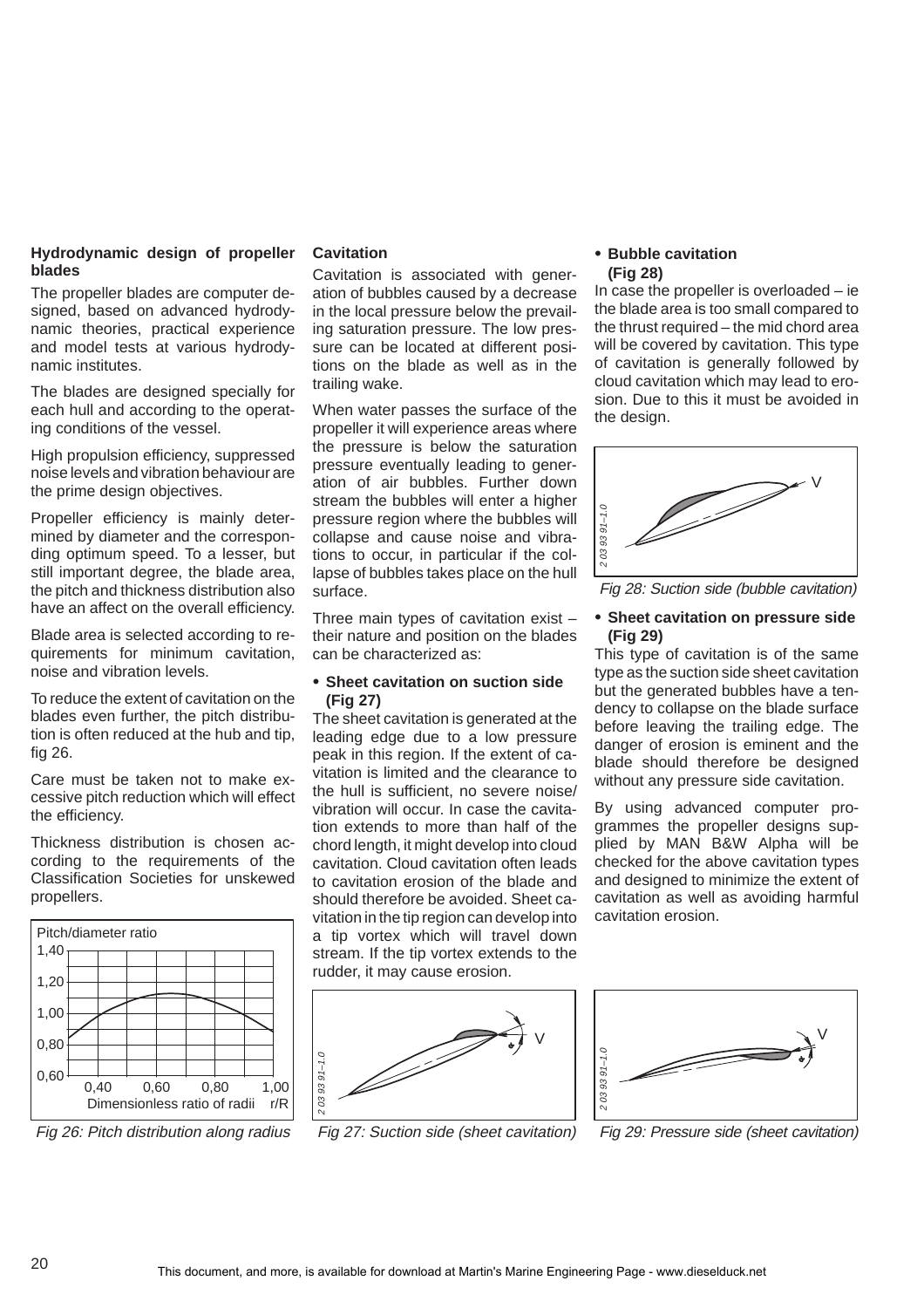For each condition and all angular positions behind the actual hull, the flow around the blade is calculated. The extent of cavitation is evaluated with respect to noise and vibration, fig 30.



Fig 30: Cavitation chart and extension of sheet cavitation – suction side

#### **High skew**

To suppress cavitation–induced pressure impulses even further, a high skew design can be supplied, fig 31. By skewing the blade it is possible to reduce the vibration level to less than 30% of an unskewed design. Because skew does not affect the propeller efficiency, it is almost standard design on vessels where low vibration levels are required.

Today, the skew distribution is of the "balanced" type, which means that the blade chords at the inner radii are skewed (moved) forward, while at the outer radii the cords are skewed aft. By designing blades with this kind of skew distribution, it is possible to control the spindle torque and thereby minimize the force on the actuating mechanism inside the propeller hub, fig 32.



Fig 31: High skew design



# Fig 32: Spindle torque

For high skew designs, the normal simple beam theory does not apply and a more detailed finite element analysis must be carried out, fig 33.



Fig 33: Finite element calculation of propeller blade